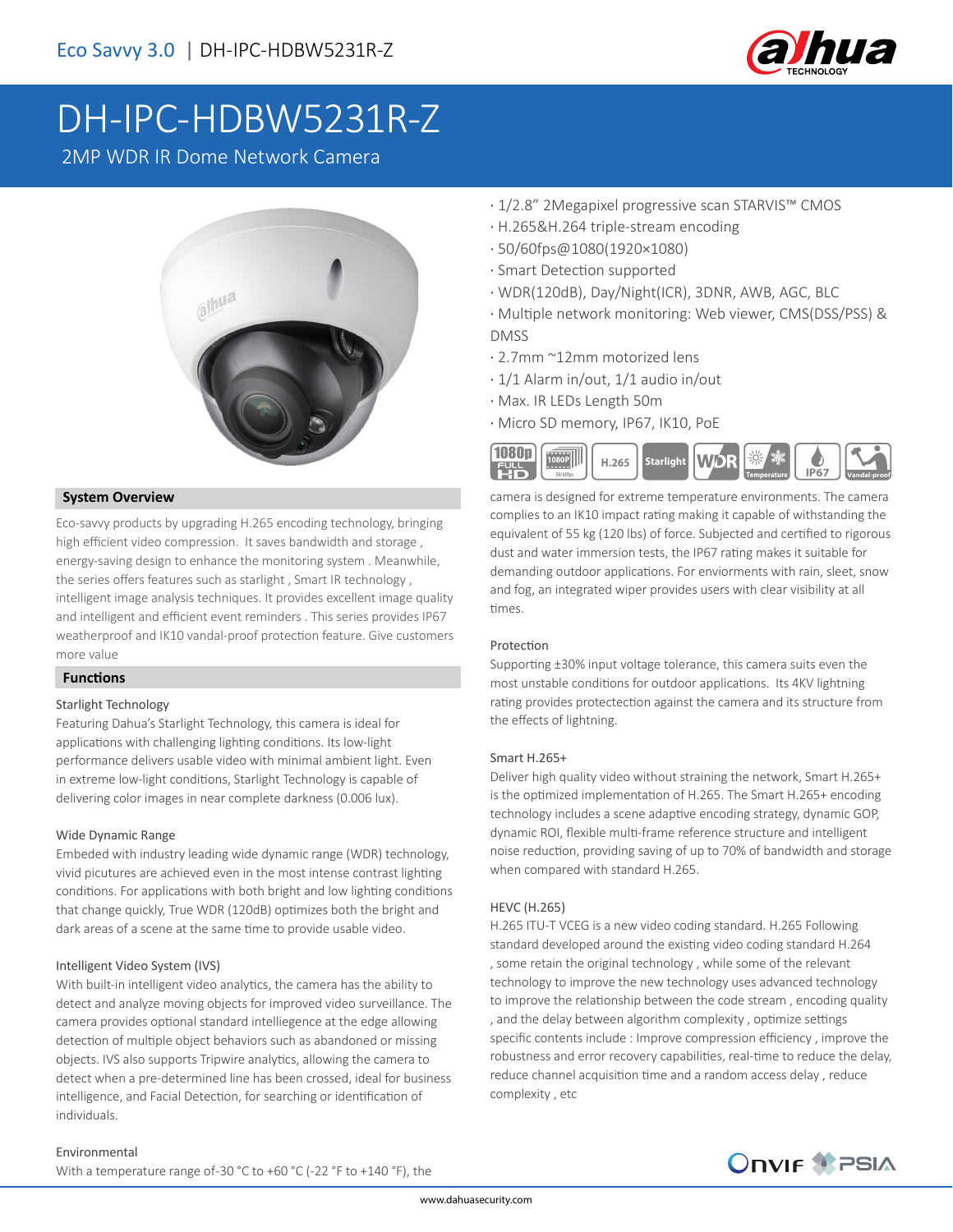# Eco Savvy 3.0 |DH-IPC-HDBW5231R-Z

# **Technical Specification**

| Camera                                              |      |                                                                                                 |                         |           |           |  |
|-----------------------------------------------------|------|-------------------------------------------------------------------------------------------------|-------------------------|-----------|-----------|--|
| Image Sensor                                        |      | 1/2.8" 2Megapixel progressive scan CMOS                                                         |                         |           |           |  |
| <b>Effective Pixels</b>                             |      | 1920(H) x 1080(V)                                                                               |                         |           |           |  |
| RAM/ROM                                             |      | 256MB/32MB                                                                                      |                         |           |           |  |
| <b>Scanning System</b>                              |      | Progressive                                                                                     |                         |           |           |  |
| <b>Electronic Shutter Speed</b>                     |      | Auto/Manual, 1/3~1/100000s                                                                      |                         |           |           |  |
| Minimum Illumination                                |      | 0.006Lux/F1.4 ( Color, 1/3s, 30IRE)<br>0.05Lux/F1.4 ( Color, 1/30s, 30IRE)<br>OLux/F1.4 (IR on) |                         |           |           |  |
| S/N Ratio                                           |      | More than 50dB                                                                                  |                         |           |           |  |
| <b>IR Distance</b>                                  |      | Distance up to 50m (164ft)                                                                      |                         |           |           |  |
| IR On/Off Control                                   |      | Auto/ Manual                                                                                    |                         |           |           |  |
| <b>IR LEDS</b>                                      |      | $\overline{2}$                                                                                  |                         |           |           |  |
| Lens                                                |      |                                                                                                 |                         |           |           |  |
| Lens Type                                           |      |                                                                                                 | Motorized/Auto Iris(DC) |           |           |  |
| Mount Type                                          |      | Board-in                                                                                        |                         |           |           |  |
| Focal Length                                        |      | $2.7$ mm $^{\sim}$ 12mm                                                                         |                         |           |           |  |
| Max. Aperture                                       |      | F1.4                                                                                            |                         |           |           |  |
| Angle of View                                       |      | H: 97°~34°, V: 52°~20°                                                                          |                         |           |           |  |
| Optical Zoom                                        |      | 4x                                                                                              |                         |           |           |  |
| <b>Focus Control</b><br><b>Close Focus Distance</b> |      | Motorized                                                                                       |                         |           |           |  |
|                                                     |      | 0.3 <sub>m</sub>                                                                                |                         |           |           |  |
|                                                     | Lens | Detect                                                                                          | Observe                 | Recognize | Identify  |  |
| <b>DORI</b><br><b>Distance</b>                      | W    | 48m(157ft)                                                                                      | 19m(62ft)               | 10m(33ft) | 5m(16ft)  |  |
|                                                     | т    | 133m(436ft)                                                                                     | 53m(174ft)              | 27m(89ft) | 13m(46ft) |  |
| Pan/Tilt/Rotation                                   |      |                                                                                                 |                         |           |           |  |

| Pan/Tilt/Rotation Range        | Pan:0°~355°; Tilt:0°~75°; Rotation:0°~355°                                                                   |  |
|--------------------------------|--------------------------------------------------------------------------------------------------------------|--|
| Intelligence                   |                                                                                                              |  |
| IVS (optional)                 | Tripwire, Intrusion, Object Abandoned/Missing                                                                |  |
| Advanced Intelligent Functions | <b>Face Detection</b>                                                                                        |  |
| Video                          |                                                                                                              |  |
| Compression                    | H.265+/H.265/H.264+/H.264                                                                                    |  |
| <b>Streaming Capability</b>    | 3 Streams                                                                                                    |  |
| Resolution                     | 1080P(1920x1080)/1.3M(1280x960)/<br>720P(1280×720)/D1(704×576/704×480)/<br>VGA(640×480)/CIF(352×288/352×240) |  |
|                                | Main Stream: 1080P(1~50/60fps)                                                                               |  |
| Frame Rate                     | Sub Stream: D1(1~50/60fps)                                                                                   |  |
|                                | Third Stream: 1080P(1~25/30fps)                                                                              |  |
| <b>Bit Rate Control</b>        | CBR/VBR                                                                                                      |  |
| <b>Bit Rate</b>                | H.264: 24~9472Kbps<br>H.265: 14~5632Kbps                                                                     |  |

í

| Day/Night                               | Auto(ICR) / Color / B/W                                                                                                                                 |  |  |  |
|-----------------------------------------|---------------------------------------------------------------------------------------------------------------------------------------------------------|--|--|--|
| <b>BLC Mode</b>                         | BLC / HLC / WDR(120dB)                                                                                                                                  |  |  |  |
| <b>White Balance</b>                    | Auto/Natural/Street Lamp/Outdoor/Manual                                                                                                                 |  |  |  |
| Gain Control                            | Auto/Manual                                                                                                                                             |  |  |  |
| <b>Noise Reduction</b>                  | 3D DNR                                                                                                                                                  |  |  |  |
| <b>Motion Detetion</b>                  | Off / On (4 Zone, Rectangle)                                                                                                                            |  |  |  |
| Region of Interest                      | Off / On (4 Zone)                                                                                                                                       |  |  |  |
| Electronic Image Stabilization<br>(EIS) | N/A                                                                                                                                                     |  |  |  |
| Smart IR                                | Support                                                                                                                                                 |  |  |  |
| Defog                                   | N/A                                                                                                                                                     |  |  |  |
| Digital Zoom                            | 16x                                                                                                                                                     |  |  |  |
| Flip                                    | 0°/90°/180°/270°                                                                                                                                        |  |  |  |
| Mirror                                  | Off/On                                                                                                                                                  |  |  |  |
| <b>Privacy Masking</b>                  | Off / On (4 Area, Rectangle)                                                                                                                            |  |  |  |
| Audio                                   |                                                                                                                                                         |  |  |  |
| Compression                             | G.711a/ G.711Mu/ AAC/ G.726                                                                                                                             |  |  |  |
| Network                                 |                                                                                                                                                         |  |  |  |
| Ethernet                                | RJ-45 (10/100Base-T)                                                                                                                                    |  |  |  |
| Protocol                                | HTTP; HTTPs; TCP; ARP; RTSP; RTP; UDP; SMTP;<br>FTP; DHCP; DNS; DDNS; PPPOE; IPv4/v6; QoS;<br>UPnP;NTP; Bonjour; 802.1x; Multicast; ICMP;<br>IGMP; SNMP |  |  |  |
| Interoperability                        | ONVIF, PSIA, CGI                                                                                                                                        |  |  |  |
| <b>Streaming Method</b>                 | Unicast / Multicast                                                                                                                                     |  |  |  |
| Max. User Access                        | 10 Users / 20 Users                                                                                                                                     |  |  |  |
| <b>Edge Storage</b>                     | <b>NAS</b><br>Local PC for instant recording<br>Mirco SD card 128GB                                                                                     |  |  |  |
| <b>Web Viewer</b>                       | IE, Chrome, Firefox, Safari                                                                                                                             |  |  |  |
| Management Software                     | Smart PSS, DSS, Easy4ip                                                                                                                                 |  |  |  |
| Smart Phone                             | IOS, Android                                                                                                                                            |  |  |  |
| Certifications                          |                                                                                                                                                         |  |  |  |
| Certifications                          | CE (EN 60950:2000)<br>UL:UL60950-1<br>FCC: FCC Part 15 Subpart B                                                                                        |  |  |  |
| Interface                               |                                                                                                                                                         |  |  |  |
| Video Interface                         | N/A                                                                                                                                                     |  |  |  |
| Audio Interface                         | 1/1 channel In/Out                                                                                                                                      |  |  |  |
| <b>RS485</b>                            | N/A                                                                                                                                                     |  |  |  |
| Alarm                                   | 1 channel In: 5mA 5VDC<br>1 channel Out: 300mA 12VDC                                                                                                    |  |  |  |
| Electrical                              |                                                                                                                                                         |  |  |  |
| Power Supply                            | DC12V, PoE(802.3af)(Class 0)                                                                                                                            |  |  |  |
| Power Consumption                       | < 8.5W                                                                                                                                                  |  |  |  |